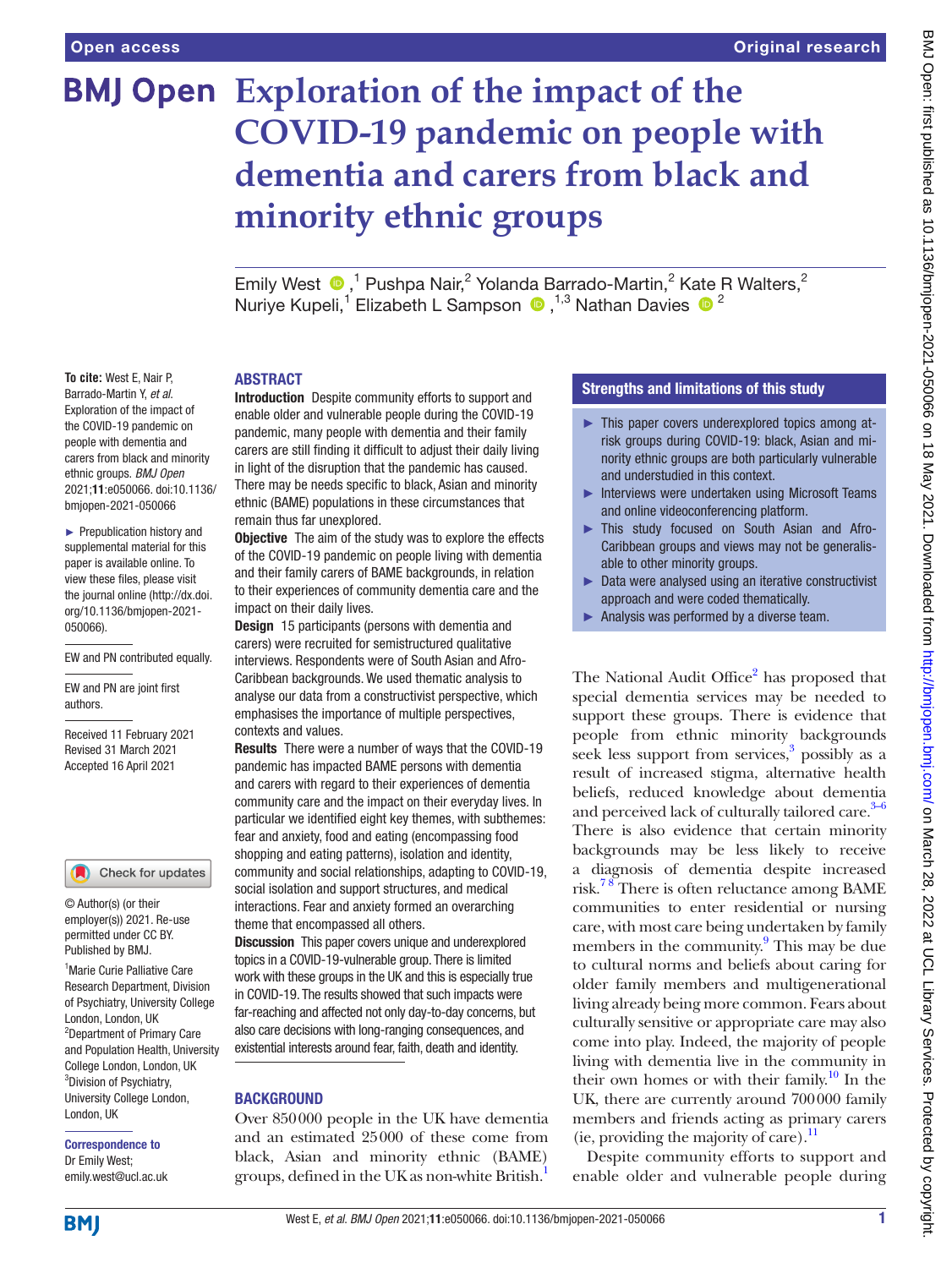the COVID-19 pandemic, many people with dementia and their family carers are still finding it difficult to adjust their daily living in light of the disruption that the pandemic has caused.<sup>12</sup> There may be needs specific to BAME populations in these circumstances that remain thus far unexplored.

Aspects of dementia care such as caring arrangements and access to health and social care have been widely affected. We wanted to explore the effects of the pandemic on general well-being of both people with dementia and carers from BAME communities, particularly in light of raised concerns over the higher incidence of COVID-19 in BAME groups and higher risk of complications.<sup>13</sup> BAME communities have also been found to be particularly COVID-19-vulnerable, with people of a Bangladeshi background being twice as likely to die from COVID-19 as those of a white British background. Similarly, people of a black Caribbean or other black backgrounds are at 10%–50% increased risk of death compared with white British.<sup>14</sup> Older adults of BAME background have also expressed that they are more likely to decline COVID-19 vaccine than white Britons, $15 \frac{16}{16}$  which suggests that this gap may yet widen further. In light of these facts, this study concentrates on BAME community members of South Asian and Afro-Caribbean backgrounds to help us understand what the real challenges are in order to develop ways to promote tailored support throughout the pandemic. This study focuses on community care, as this model of help-seeking was heavily promoted to caregivers as pressure on acute services increased.

The aim of the study was to explore the effects of the COVID-19 pandemic on people living with dementia and their family carers of BAME backgrounds, in relation to their experiences of community dementia care and the impact on their daily lives.

## RESEARCH DESIGN AND METHODS **Participants**

This study was part of the ENDEMIC: dEmeNtia and DEcision MakIng during COVID-19 programme, funded by the Economic and Social Research Council, aimed at developing an evidence-based decision tool to support family carers and people with dementia to make these difficult decisions during COVID-19. We recruited 15 participants in total, 11 family carers and 4 persons living with dementia. Participants were recruited from a variety of sources, including previous studies, online dementia research websites (such as Join Dementia Research), social media and interested relevant local/national carer organisations. Participants were recruited from across the UK, although primarily from in and around Greater London due to the high proportion of BAME communities in this area.

#### Inclusion criteria

Inclusion criteria were current carers of South Asian and Afro-Caribbean backgrounds providing unpaid care to someone living with dementia, or people over the age of 65 with dementia of South Asian or Afro-Caribbean background who have dementia but with the capacity to consent.

## Exclusion criteria

Exclusion criteria were carers with cognitive impairment or bereaved carers; people with dementia diagnosed under 6 months from interview date; participants who do not have mental capacity to provide informed consent; and participants who were not of South Asian or Afro-Caribbean backgrounds.

# **Recruitment**

Participants recruited by local/national dementia/carer networks were initially approached by the organisation; this was done in line with their local organisation policies and guidelines and included email, newsletters and direct contact. Participants were also approached directly by the research team. These participants were identified through past involvement in studies and ongoing permission to contact, and contact was initially through email or telephone. All interested participants were asked to contact the study team directly, or gave permission to be sent a copy of the study advert, study information leaflet and consent form (according to the participant's preferred method of communication—via email or post). Interested participants were encouraged to contact the research team via email or telephone and were then all telephone-screened against the study criteria and given an opportunity to ask questions.

Consent forms were completed electronically and sent back to the research team via email, where possible. They were then countersigned by the research team and returned to the participant via email, to keep for their records. Special accessible consent forms were made available for people with dementia. If participants were unable to complete the consent form electronically, consent was taken verbally and audio-recorded prior to the start of the interview. A hard copy of the consent form was then filled in, signed by the researcher and emailed or posted back to the participant, to keep for their records.

#### Patient and public involvement

A patient and public involvement (PPI) panel was consulted throughout the research process. The panel provided input on devising the research question, leading us to focus on community care and experience. The panel also gave feedback on the design of the study—namely managing the burden of interviews to persons with dementia and carers—formulation of the topic guide and interpretation of findings.

# Data collection

We collected data through individual semistructured interviews, conducted remotely over telephone (n=13) or via secure video technologies (Microsoft Teams, n=2). Interviews were conducted by PN (female) (n=14; an academic general practitioner (GP)) and EW (female)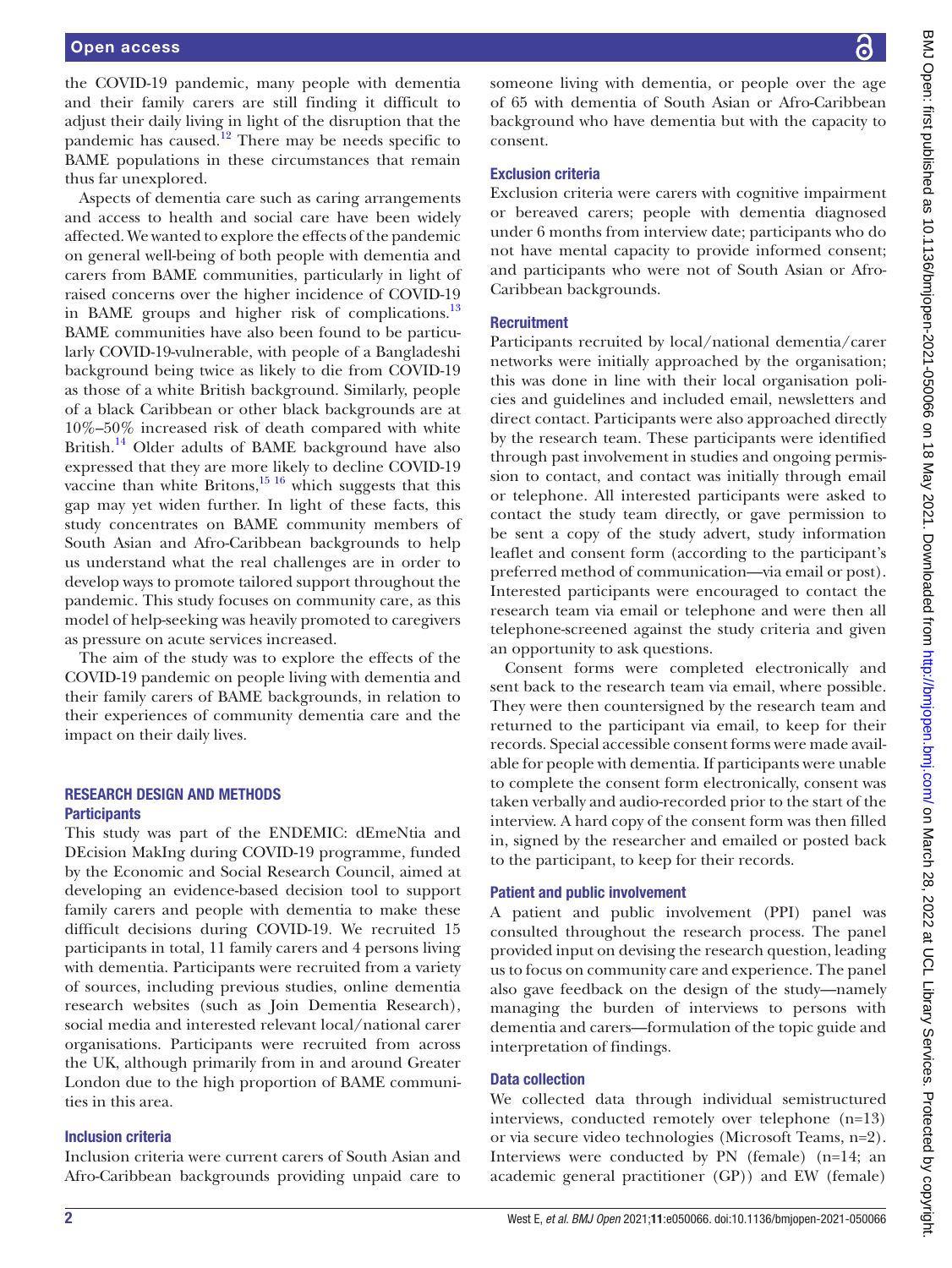(n=1; a researcher). Interviews lasted approximately 1hour (range: 35–75min) and were audio-recorded using a Dictaphone. The interview topic guide was developed with the input of the research team, including our PPI representatives, and was modified as interviews progressed. The topic guide ([online supplemental](https://dx.doi.org/10.1136/bmjopen-2021-050066) [appendix 1](https://dx.doi.org/10.1136/bmjopen-2021-050066)) explored the impact of the COVID-19 pandemic on BAME carers and people with dementia, considering daily routines, eating and drinking, wellbeing, access to dementia services, healthcare and social care, and exploring what extra support they would have found useful.

A distress protocol was devised in case participants became distressed during interviews, but we had no recourse to use this. All participants were able to converse in English, although proficiency levels varied. Both interviewers have experience in working internationally and with persons with communication difficulties. No extra formal interventions were required to facilitate interviews.

At the end of each interview, we collected demographic data on age, gender, marital status, ethnic group, country of birth, first language, education level and work. Audiorecorded interview data were transcribed verbatim, anonymised and verified for accuracy by the interviewer.

# Data analysis

We used inductive thematic analysis to analyse our data from a constructivist perspective, which emphasises the importance of multiple perspectives, contexts and values.<sup>17</sup> Our team included two academic GPs (PN, KRW), a senior qualitative researcher (ND) and two early career researchers (EW, YB-M). PN developed a thematic framework, which was further refined with input from YB-M, EW and ND. This framework was further refined by EW. EW then iteratively coded the transcripts using NVivo V.11 according to the thematic framework and in discussion with the wider research team.

## RESULTS

The demographic characteristics of the participants are detailed in [table](#page-2-0) 1. In interviews, eight key themes, with subthemes, were identified: fear and anxiety, food and eating (encompassing food shopping and eating patterns), isolation and identity, community and social relationships, adapting to COVID-19, social isolation and support structures, and medical interactions.

## Fear and anxiety

It makes me worried, but at the same time, I accept that it is all over the world. Nobody will escape this corona. So, I accept it as God's will. I don't know what it is. —PwD 01 (Male, 88)

Fear and anxiety as a theme was discussed both explicitly and was reflected implicitly throughout other themes. This topic proved to be an overarching theme that was a foundation for other subjects discussed. Fear took many forms, from overarching existential fear surrounding the

<span id="page-2-0"></span>

| Table 1 Demographic characteristics of participants    |                |                               |
|--------------------------------------------------------|----------------|-------------------------------|
| <b>Demographics</b>                                    |                | PwD, n=4 (%) Carers, n=11 (%) |
| Age                                                    |                |                               |
| Under 50                                               | 0              | 9                             |
| $50 - 59$                                              | $\overline{0}$ | 36                            |
| 60-69                                                  | 25             | 9                             |
| $70 - 79$                                              | 50             | 27                            |
| $80+$                                                  | 25             | 18                            |
| Gender                                                 |                |                               |
| Male                                                   | 50             | 9                             |
| Female                                                 | 50             | 91                            |
| <b>Marital status</b>                                  |                |                               |
| Single                                                 | 25             | 27                            |
| Married                                                | 25             | 64                            |
| <b>Divorced</b>                                        | 25             | $\overline{0}$                |
| Widowed                                                | 25             | 9                             |
| Ethnic group                                           |                |                               |
| Caribbean                                              | 50             | 45                            |
| Indian                                                 | 50             | 45                            |
| Pakistani                                              | 0              | 9                             |
| Country of birth                                       |                |                               |
| India                                                  | 25             | 27                            |
| Jamaica                                                | 50             | 0                             |
| Barbados                                               | 0              | 9                             |
| Kenya                                                  | $\overline{0}$ | 9                             |
| Trinidad and Tobago                                    | 0              | 9                             |
| Uganda                                                 | 25             | 9                             |
| UK                                                     |                | 36                            |
| <b>First language</b>                                  |                |                               |
| English                                                | 50             | 45                            |
| Indian languages (Bengali,<br>Gujarati, Punjabi, Urdu) | 50             | 54                            |
| Age left education                                     |                |                               |
| Age 17-20                                              | $\overline{0}$ | 36                            |
| Over 20                                                | 100            | 64                            |
|                                                        |                |                               |

PwD, persons with dementia.

concept of risk or serious illness or death, to anxieties about specific situations or susceptibilities, such as risks inherent in using public transport, going to work or seeing family. Many fears were expressed in conversations about comorbidities—factors that made the carer or person with dementia more susceptible to contracting COVID-19 or less likely to respond well to treatment. There was some awareness in the group of respondents that BAME individuals were at generally higher risk due to being over-represented in front-line jobs. This was sometimes attributed to having more limited work options available. This was an additional form of anxiety for many, as was the worry that they could bring the virus into contact with those with dementia by virtue of these roles.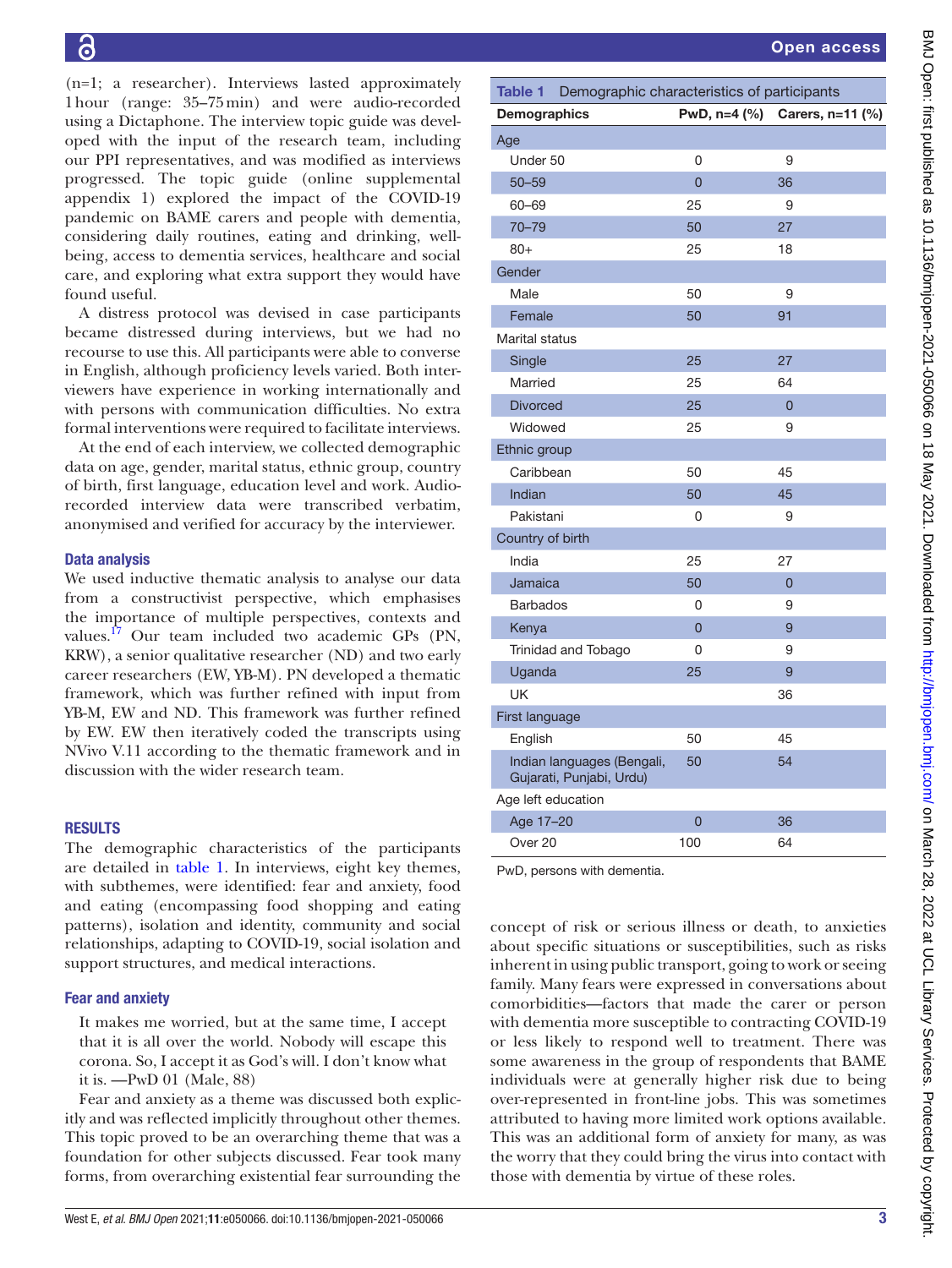Yes, I do, yes, because I think our people get the worst of all worlds. And you know, we may say, well, if you don't like the job get yourself another job. But where are you going to get it? And if you can get it, who is going to give it to you? This is it. —PwD 02 (Female, 75)

# Food and eating

One of the most discussed subjects among carers was food and eating, which was specifically explored in interviews. Many issues around food were discussed and were split into two main themes: shopping for food and eating food.

# Food shopping

Food shopping was a cause of some stress for many carers, specifically in the early stages of the first lockdown where rules around priority access were not fully in place. There was also considerable anxiety around the safety of shopping for food, with fears around exposing the person with dementia to COVID-19 through lack of social distancing in supermarkets or bringing the virus into the home on food. Many carers reported that they sanitised food bought in supermarkets to mitigate this risk. These anxieties made food shopping a time-consuming and fraught process for carers. Similarly, a number of persons with dementia expressed frustration that they no longer had the independence to go to supermarkets and pick out what they wanted due to shielding.

But the queues, I had to go to [supermarket] … You don't get it so much now, but the queues were a mile long. You didn't know when you went shopping how long the queue was to get in. All of that. —Carer 10 (Female, 57)

# Eating patterns

Changes to food behaviours—defined widely as behaviours that encompass food shopping, preparation and mealtimes—brought on by the pandemic were also reflected in eating patterns. It was widely reported both by our respondents and in the media that the food parcels given out by councils to vulnerable members of the community (which included many of our sample) were not ethnically targeted or sometimes even appropriate. For example, respondents following specific diets—vegetarian and halal—received many items that they could not eat. A number of Caribbean respondents reported that culturally common foods such as plantain and yams were not available to them, especially early in the pandemic.

Yes, I would have thought so. Basically, people of their own culture, like Indians, we would prefer to have obviously Indian food. That doesn't mean that we don't like Western food or Chinese food, for that matter. Of course. That is there. I wouldn't refuse chole puri [a chickpea dish] [any day]. —Carer 09 (Female, 72)

Some respondents reported that they adapted their diet based on foods available or given to them and ate foods that they had not before. A number of persons

lengths to secure access to them.

no choice. —PwD 04 (Female, 66)

seen as a negative.

Isolation and identity

—Carer 07 (Female, 57)

imposed by the government.

the time. —Carer 04 (Female, 29)

BMJ Open: first published as 10.1136/bmjopen-2021-050066 on 18 May 2021. Downloaded from http://bmjopen.bmj.com/ on March 28, 2022 at UCL Library Services. Protected by copyright. BMJ Open: first published as 10.1136/bmjopen-2021-050066 on 18 May 2021. Downloaded from brotected by copyright. Do the services. Protected by copyright. with dementia also reported temporarily cutting unavailable foods out of their diets, rather than going to greater Yes but also the tinned food. I never used to eat things like that and I used to eat the right food, fresh fruit and fresh veg and I love fish. Fish and stuff. And it's just like tins of tuna. Since the lockdown I've had two corned beef and it's not that bad when I eat it, but for my age, so I've got to watch what I'm doing but I had Some eating-focused adaptations to the pandemic were positive, with carers and person with dementia reporting that diets had improved or become healthier in this time due to having more time to make fresh meals. Carers often felt reassured that they could better monitor the person with dementia's food intake and dietary habits. Being able to express care through cooking, sharing food and ensuring nutritious food that was likely to be appealing to the person with dementia was seen as positive. However, the extra work and worry associated with being responsible for the person with dementia's food intake was often So it was a heavy impact on me and I think again it's that being pulled in two ways. Being worried about myself as an individual, but actually this is my job and I've got to do it before anybody says anything. All respondents interviewed talked about their own wellbeing and how this has changed over the course of the pandemic. Many carers reported feeling strained, without their usual outlets and opportunities to have an identity outside of being a carer. A loss of freedom was particularly reported among older spousal carers, as they also often had comorbidities that put them at risk. This made some couples heavily dependent on outside or familial help for tasks that they had previously been able to manage independently. Reduced social interaction was widely reported by both groups of respondents, and often behind this was a fear of contracting COVID-19 and transmitting this to loved ones. This often led carers to report that they adhered to self-imposed lockdowns more strict than those Just that carers feel isolated, even before the lockdown. So, in the lockdown there's a lot of pressure to follow the guidelines, to do everything with the limitations. Things like going to the grocery [store], to buy groceries is extremely stressful because having to get everything so you don't have to keep going out all As with all themes, experiences of isolation and redefining identities were very individualistic, so the downsides

of a situation for some proved to be upsides for others. For some this was related to financial savings, or having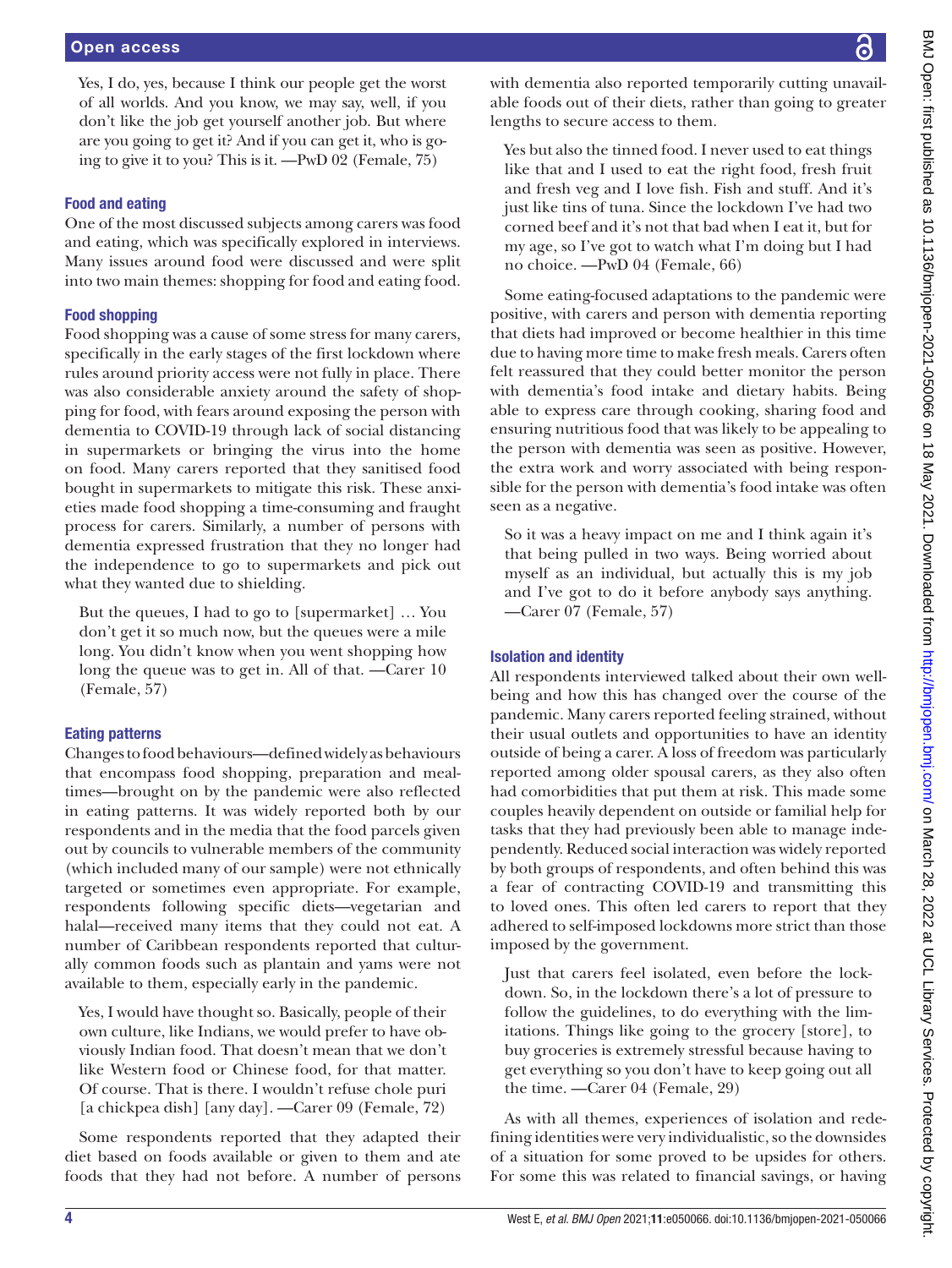the ability and support to access online services and activities. For example, a number of creative solutions to cancelled activities and restrictions were reported, from going for an evening drive to attending Zoom worship services or online exercise classes. However, for some this took the form of a relaxing of social pressures. One spousal carer reported that lockdown actually enabled her to rest as she could no longer go out and run errands. In many cases there was also more family help available and greater financial support able to be accessed. This was largely related to individual or family circumstances than culture per se.

I've got into gardening even more. I did a course in horticulture last year, and that has helped. So, I've just gone out and bought loads of plants. It's amazing actually. A lot of people have said this, but just buying a whole lot of plants and actually learning how to care for these plants. —Carer 10 (F, 57)

# Community and social relationships

Religion and cultural celebrations were important for many respondents, and being unable to go to church, temple or similar was very difficult for some. Many holidays, observances and celebrations were missed, and these were usually considered very communal experiences. In their place, personal prayer gained heightened importance. Rites of passage were also affected by COVID-19, with weddings and baptisms being postponed and cancelled. Funerals were also widely affected, and this had particular significance in cultures where seeing the body or burial within a certain timeframe is important. Similarly, having a large well-attended funeral is seen as a mark of respect in many communities, and it was upsetting to the respondents that this was not happening during the pandemic when community elders died.

That's quite hard. In terms of traditionally, that's what we do. You have to say your goodbyes. And if you can't, that's the worst possible thing, really, if you can't go to somebody's funeral. —Carer 01 (Female, 62)

Social dynamics were discussed by many respondents. Many carers reported that being distanced from their children and extended family—particularly early in the pandemic where tight restrictions on interactions had been applied during the first lockdown—contributed to their feelings of isolation and increased workload. Suddenly jobs which had previously been shared across a whole (extended) family now fell to one or two members, especially if some family members had high-risk jobs that put them in contact with many members of the public. Many older carers also reported that their children felt stressed about the risk of transmitting COVID-19 to older parents and so reduced contact. This led to deeper feelings of social isolation.

Do you know what? We just prayed. Because we were being so safe, wearing gloves ourselves and putting slippers on. And me and my sister said to each other, if any of us became ill, we wouldn't go. The other one would carry the burden. So, we just prayed. We didn't think about it, actually. We just hoped it wouldn't happen. —Carer 06 (Female, 57) There were some positive adaptations to these issues, with people reporting that they had learnt to use new devices or forms of technology such as Zoom, FaceTime and monitoring technologies for the first time. Some carers reported that they had encouraged or helped older relatives to use technology during the lockdown despite being unable to before, and that this had had a positive effect on their family and social dynamics.

# Adapting to COVID-19

Both persons with dementia and carers were asked about their awareness of, and attitudes towards, COVID-19 during interviews. Most persons with dementia were reported by carers to have an awareness of their own higher risk due to COVID-19 susceptibility. Many also selfreported that they generally accepted the situation with a sense of things being outside of their control, 'what will be will be':

I don't care about coronavirus because a lot depends on God. —PwD 03 (Male, 76)

When persons with dementia reported their own awareness of COVID-19, they either understood the situation well or expressed an understanding of danger without the specificities of understanding the risk profile of an airborne pandemic virus. For example, there was generally a good understanding of the fact that usual life had shut down, shops were closed, etc, but this was contrasted with continuing frustration over not being able to go out, see friends and partake in normal activities and routines.

Because I've accepted it is something we cannot do anything about, and it's just not me. It's everybody now, everybody. That's the first time, things like that, where we are… The equality is really meant what it really says. We're all equal now. So, I don't worry too much because it's not me alone, it's everybody. — PwD 02 (Female, 75)

Behavioural changes in persons with dementia, such as increasing depression, anxiety, aggression and sleeplessness, were reported by carers (who tended to be caring for people with more advanced dementia than the persons with dementia that we interviewed directly), and this was more often reported in persons with dementia who did not have good awareness of the reality of COVID-19. For these individuals, grasping aspects of changed rules and environments, such as social distancing, was difficult or impossible, and this in turn was a source of stress for carers. Heightened anxiety was reported by carers in persons with dementia who both understood and did not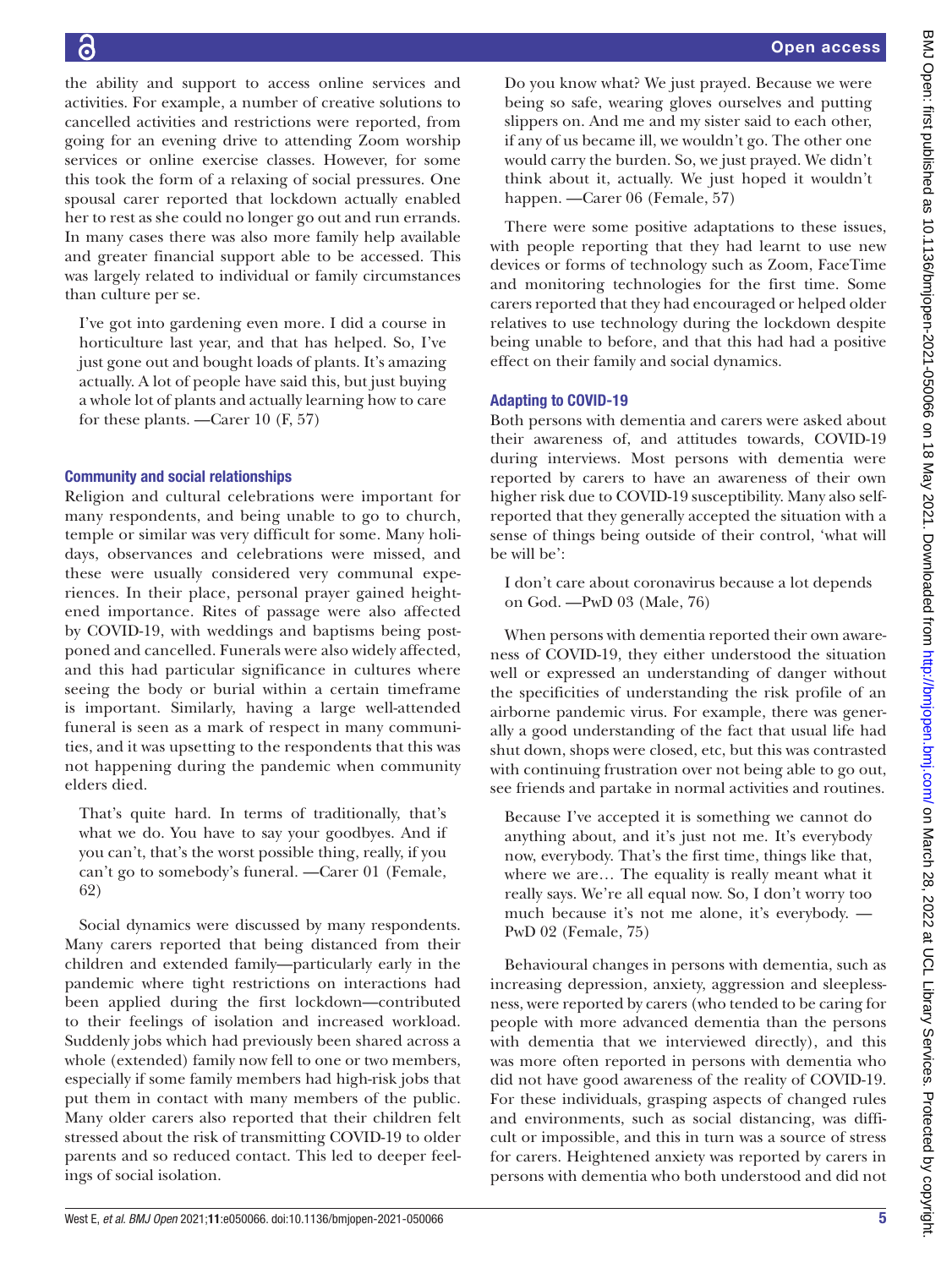understand the full concept of the COVID-19 pandemic. Carers of persons with dementia who had the capacity to modify their own behaviour in relation to COVID-19 risk reported less of this type of anxiety. Carers of persons with dementia who did not practise such behaviour modification ascribed behavioural changes to lack of routine and social interaction, and this was also associated with greater incidence of behaviours-that-challenge such as sleep/wake disturbance, aggression and depression.

Because often they will blame you for everything or be very aggressive. Especially when tensions are high and you're doing everything but still getting blamed and aggression directed towards you. And I think it's very easy for carers' mental health to decline very quickly in lockdown. —Carer 04 (Female, 29)

# Social isolation and support structures

Different behaviours in accessing support structures were often related to burden. Many caregivers reported that they cancelled the services of paid carers or ancillary staff such as cleaners during the pandemic due to fear of exposing the person with dementia, which increased the sense of burden on partners and family members.

Coronavirus didn't bother me. Only for him. I stopped the carers for him. I stopped going for walks because of him, because he's at very high risk even now. But it didn't bother me. I said, if it has to come, it'll come. And if I have to die, I have to die. It didn't bother me at all. But its impact on life was changed, that we couldn't do things that we were doing. — Carer 02 (Female, 71)

In addition to this, almost all respondents reported that community dementia care services were largely absent during lockdown. This was acutely felt by both persons with dementia and carers. Before the pandemic, services like dementia hubs or day centres would provide structure to the week and allow respite time for carers. The absence of these services meant that carers struggled to find time for self-care and other activities outside of the person with dementia's capacity, such as supermarket shopping. Persons with dementia also felt this loss, as their social interactions and activities were significantly lessened without them. Many of these services were reported to have started up again virtually as lockdown progressed, but many carers and persons with dementia reported finding it difficult to engage by this medium and experienced a steep learning curve in setting it up. Those who did not have strong links with these types of services before the pandemic reported that they could not access them as a new service user during lockdown. A strong existing bond was seen to be key to accessing this particular form of help.

It's been terrible, because normally my mum would go on Dial-a-ride to the gurdwara, once a week. She'd go every Wednesday. And, obviously, the gurdwaras are closed. Because she used to go once a week and see all her friends, and that's been a big impact. And also, the day centres are all closed, and that has had an impact I think on her, because she's been quite isolated. I think she's been a bit lonely. —Carer 06 (Female, 57)

Access to support services in general was locationdependent. Some carers and persons with dementia reported having good access to supportive services such as carers, support lines and community support, whereas others reported having none. Although many appreciated the community spirit that precipitated neighbours and local groups offering help, some were wary of the lack of regulation and safeguarding surrounding such services delivered to vulnerable people. Discussion of differences in service provision often precipitated discussion of government handling of COVID-19. Although many were happy with communication and rules—and often phrased this in terms of appreciating that it was a difficult job in an uncertain situation—some were critical of the lack of clarity and provision provided by both central and local governments.

But the government advice has been so ambiguous and changing. I feel like the lockdown didn't happen soon enough and I feel like the restrictions are being eased too quickly. —Carer 04 (Female, 29)

# Medical interactions

Many respondents had had interactions with medical services during the pandemic, whether as an inpatient or an outpatient. The majority of respondents had only outpatient medical interactions in this time. Most reported having good access to GP surgeries, although they did report missing face-to-face contact with their provider. In some cases, especially later in the pandemic, GPs were more flexible with inperson appointments and this was widely appreciated by the respondents. Services allied to medicine—for example, memory services, podiatry, hearing aid services and eye tests—were widely unavailable during the pandemic, and respondents reported falling behind on regularly scheduled care and being anxious about this. This was also frequently reported regarding hospital appointments.

You can't just pick up and go to the GP and say, this is a problem or that. So, it felt like a bit of a fight, those everyday things. It just added to it. —Carer 10 (Female, 57)

There were a wide range of experiences related to hospital care. In the UK, hospital visiting has not been allowed during COVID-19. All respondents who had experienced the person with dementia requiring inpatient care reported that this was particularly disorienting for the person with dementia due to not being permitted to have family or other support present during admission. For carers, this was especially stressful when they felt that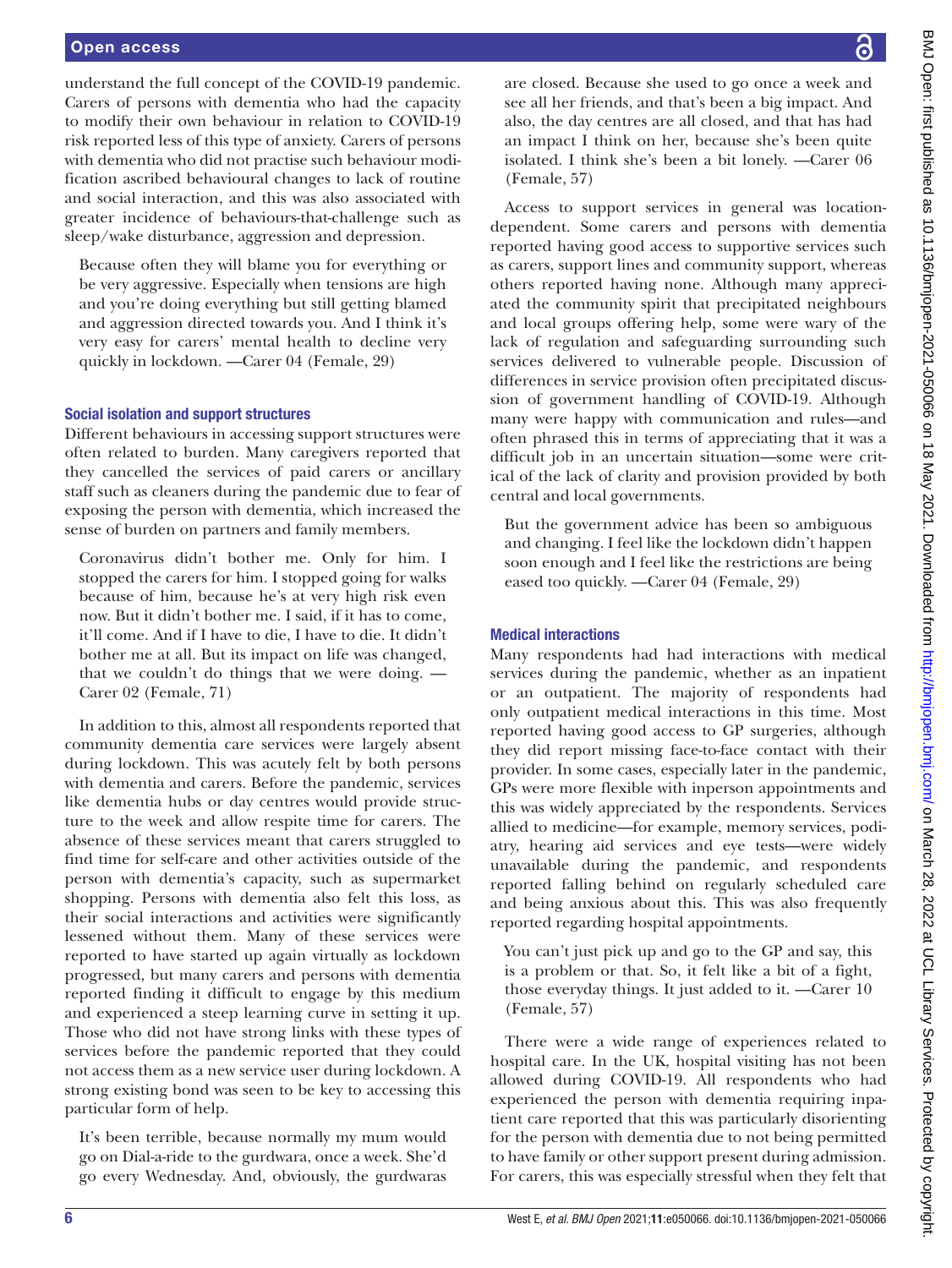communication with the medical team was impaired. Some respondents felt 'left-out' or unable to access information about the care or prognosis of the person with dementia. However, some reported exceptional engagement with hospital staff and appreciative of the way that they facilitated the person with dementia to access communications technology during their admission.

It was quite traumatising for me as well, because I wasn't there next to her, and I just didn't know what the hell was going on. Waiting for the doctor to give me a call after they had visits and so on. It wasn't pleasant at all. —Carer 09 (Male, 72)

#### Planning and decision-making

Most carers reported that they had not had care-planning conversations with the person with dementia at the beginning of the pandemic and that decisions (when required) were made in collaboration with the medical team and extended family. Being confronted with the need to make these decisions in a time of heightened risk and lessened service availability was a key source of stress for many. Persons with dementia who were interviewed directly tended to express a similar 'decisions will be made when they need to be' outlook.

My only concern was that if anything happened to him, I didn't want him to go to the hospital. I was scared of this Corona. —Carer 08 (Female, 85)

Decisions were typically made with the significance of new regulations—for example, on visiting, contact and triage—at the forefront of the decision-making process. This meant choosing to forgo certain regular treatments even when services opened back up, as well as choosing home care over hospital or care home admittance, or limiting the involvement of outside carers.

#### **DISCUSSION**

This paper covers unique and underexplored topics in a COVID-19-vulnerable group. Focused research on the needs of persons or groups who are often disadvantaged in an emergency health situation is very much needed. There is limited work with these groups in the UK and this is especially true in COVID-19. Themes were wide-ranging and identified a number of ways that the COVID-19 pandemic has impacted BAME persons with dementia and carers with regard to their experiences of dementia community care and the impact on their everyday lives. The results showed that such impacts were far-reaching and affected not only day-to-day concerns but also care decisions with long-ranging consequences, and existential interests around fear, faith, death and identity.

#### Support or a lack thereof

BAME groups have been disproportionately affected by the COVID-19 pandemic in the UK. $^{18}$  In conjunction with this, a previous meta-analysis has identified

significant barriers faced by members of BAME groups in  $accessing$  dementia care $5$  both at the community and at the service level. Many of our respondents, both persons with dementia and carers, spoke about their own experiences of help-seeking—whether in light of a lack of available services or difficulty in the process of seeking them. Uncertainty around service provision, lack of access without prepandemic relationships with services and practical difficulties in accessing support digitally were all sources of anxiety. Some patients and caregivers will not have these relationships as the pandemic has changed their needs and thus required support levels. Independently of COVID-19, some people's needs will also naturally have changed due to decline over time.

Both persons with dementia and carers remarked on feeling great loss at a lack of routine and identity outside of the caring relationship. Previous research $^{19}$  has shown strong correlation between carer burden and subsequent depression and well-being. This has been shown to be related to use of outside sources of support. In a circumstance where outside support has been found to be difficult to access across the board, particular attention should be paid to the burden of burnout and depression in carers moving forward. Similarly, in persons with dementia independence and autonomy have been posited as key to maintaining positive identities in bound circumstances, namely care homes.<sup>20</sup> These will have been affected by COVID-19 at both the micro and macro levels, from government regulations to changes to routines made at the family level in response to fear and anxiety.

A key form of support that was specifically probed in interviews was behaviour around food and eating. Food insecurity throughout the pandemic has been widespread and related to external factors such as employment security, stability of housing and isolation. Barker and Russell $^{21}$  $^{21}$  $^{21}$  identify a number of groups who were particularly at risk of food insecurity under the first COVID-19 lockdown, of which our respondents typically occupy at least two, namely being members of minority populations and having or being a carer for somebody with a chronic illness. Thus, many respondents had been recipients of government-supplied food parcels, which were standardised and tailored towards a typically white British diet. Food and eating behaviours are inextricably tied up with ethnic and cultural identity, and the lack of availability of culturally appropriate food and ingredients during the first COVID-19 lockdown was the source of some distress for a number of interviewees.

This concern was also echoed in reference to community support and social interaction. Many reported a lack of being able to engage with usual forms of rites of passage, cultural milestones or celebrations with their community, and this in turn added to feelings of isolation and lack of identity. Often, attendance at rites of passage, particularly funerals, signifies a person's social standing within the community. Thus the impact of having a sparsely attended funeral is upsetting for those left behind and may contribute to compounded and complex grief.<sup>22</sup>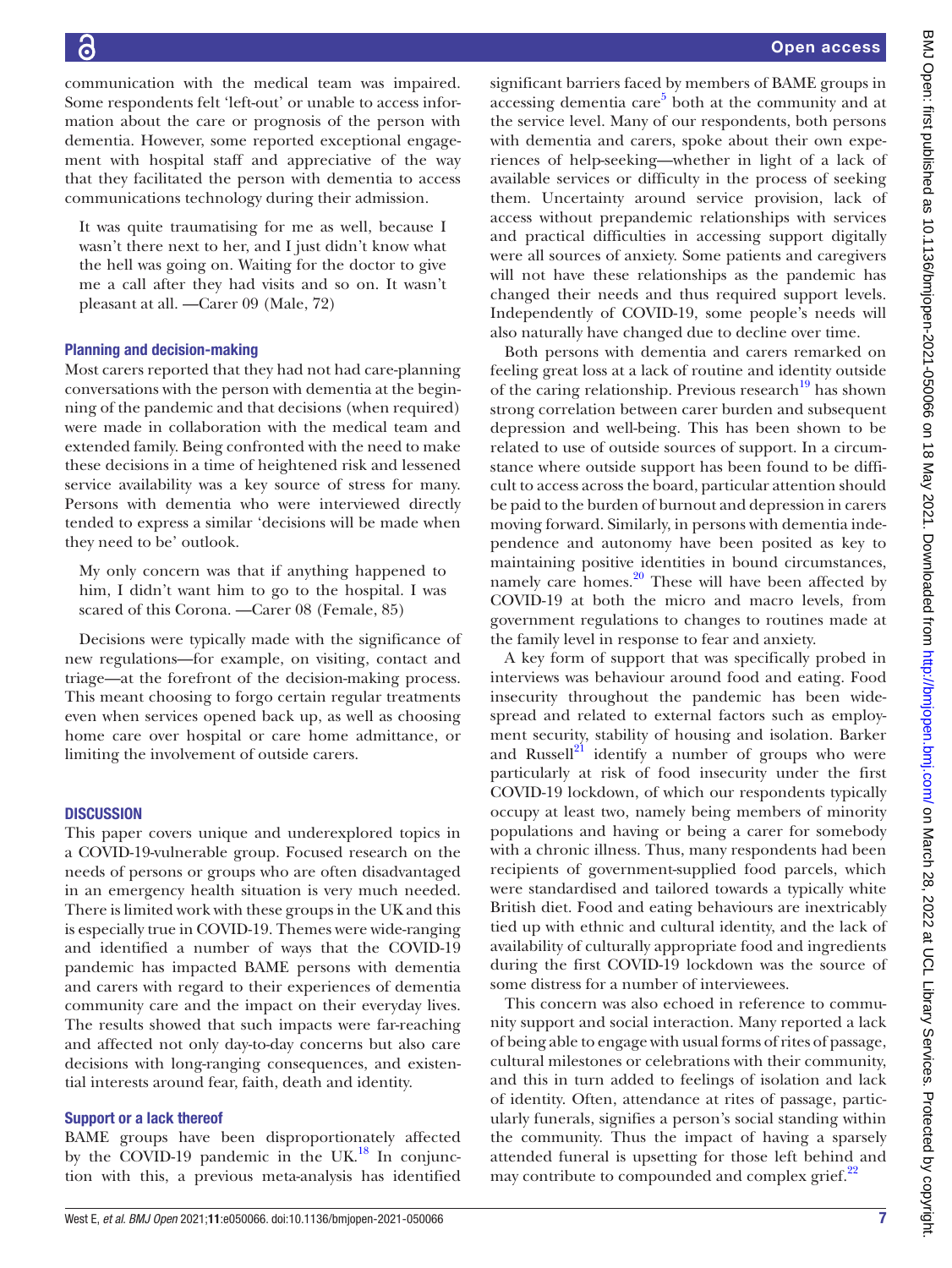These factors, in conjunction, constitute a form of double disadvantaging whereby members of BAME communities living with or caring for those with dementia are not only disproportionately affected by the COVID-19 pandemic through systemic deprivation, but also by known barriers to service access, support or disenfranchisement through lack of access to culturally and ethnically appropriate provision, genetic factors and over-representation in front-line occupations.

## Making plans and decisions

The majority of respondents, both persons with dementia and carers, had not made key medical or care decisions in advance of the COVID-19 pandemic. Previous research suggests that there are several reasons for such conversations not taking place in advance, from an expectation that family members will decide what is best<sup>23</sup> to a lack of tailored interventions that positively promote advance decision-making in minority groups. $^{24}$  Many carers reported feeling overwhelmed by information in the media about the level of risk and potential lack of provision for older people regarding medical care. A continued cause for concern was the restriction of visitors in acute medical and tertiary care settings. Several interviewees, both persons with dementia and carers, remarked that medical interactions had been especially stressful in light of a person with diminished capacity not having a family member to help them communicate and advocate in the medical setting. A COVID-19-prompted rapid review of evidence around decision-making in older adults<sup>[25](#page-9-5)</sup> identified the need for interventions to be culturally tailored and that several studies highlighted a lack of positive response among BAME communities to generic planning interventions. Data from the interviews in this paper support these findings, from differing familial roles in decision-making to the need to recognise culturally specific ideas around autonomy and 'what is proper'.

## Adapting to COVID-19

Adapting to new restrictions and ways of living under the first COVID-19 lockdown in the UK proved to be challenging for many, but those living with dementia and those involved in caring for persons with dementia faced extra challenges around care provision, help-seeking and lack of service availability. This in some cases is also compounded by difficulties in learning the skills required to access services remotely. Giebel *et al*<sup>26</sup> identified a significant reduction in support service usage among a population of persons with dementia and their carers in the general population. This has potential significant future effects on distress and mental well-being levels in both persons with dementia and carers. Burden of behavioural and psychological symptoms of dementia (BPSD) has been consistently found to be associated with an increased risk of nursing home admission.[27](#page-9-7) Thus, the increase in those dealing with BPSD in persons with dementia under lockdown may prove to have significant repercussions on

public health through potential increase in future care home admissions.

Technology was used to access a huge range of services and interactions within our respondent group, from healthcare to social and religious ceremonies. As our respondents in a number of cases were recruited from an online dementia research registry, our sample may skew more tech-savvy than most. Many outreach groups strongly promoted digital literacy training during the pandemic, which may also have had a positive effect. However, those without the capacity to access digital services may end up further disadvantaged. Previous literature<sup>28 29</sup> has highlighted the importance of enabling older adults with dementia and carers to use technology to promote social interaction, and the unique circumstances of the COVID-19 pandemic may have hastened the need for widespread digital inclusion—both for social needs and wider functions, such as maintaining contact with those in hospitals and care homes, attending telehealth appointments and ordering groceries.

# COVID-19 and dementia

Emerging evidence suggests that the impact of COVID-19 on persons living with dementia and their families has highlighted specific challenges and support needs. Many are concerned that the effects of lockdown—lack of social contact, decreased cognitive stimulation and lack of outside purpose—may have a lasting and deleterious effect on those with dementia and other cognitive impairments.<sup>30</sup> These findings were also echoed in the experiences of our respondents. Studies that have measured the psychological impact of pandemic in this population have found increased levels of depression, anxiety and loneliness,<sup>31</sup> which were particularly related to a lack of understanding and knowledge about the pandemic and needs for lockdown. A national longitudinal survey of support service usage and mental well-being in persons living with dementia and their families<sup>32</sup> found a significant drop in usage shortly after lockdown was enacted. This is an experience shared by the participants in this study, who expressed many difficulties, fears and anxieties in accessing services during this time. This study adds a valuable BAME-specific point of view to current literature.

# Strengths and limitations

This paper covers underexplored topics among at-risk groups during COVID-19. BAME groups are both particularly vulnerable and understudied in this context. However, there are certain limitations to our approach. This study focused on South Asian and Afro-Caribbean groups and views may not be generalisable to other minority groups. However, the spirit of the findings that is, ensuring cultural appropriateness in services and interventions—is widely applicable. We also had a likely self-selecting tech-savvy study population. Due to some aspects of recruitment (via online registries) and the mode of study (interview via Zoom or other video call), we reached people who already had a decent level of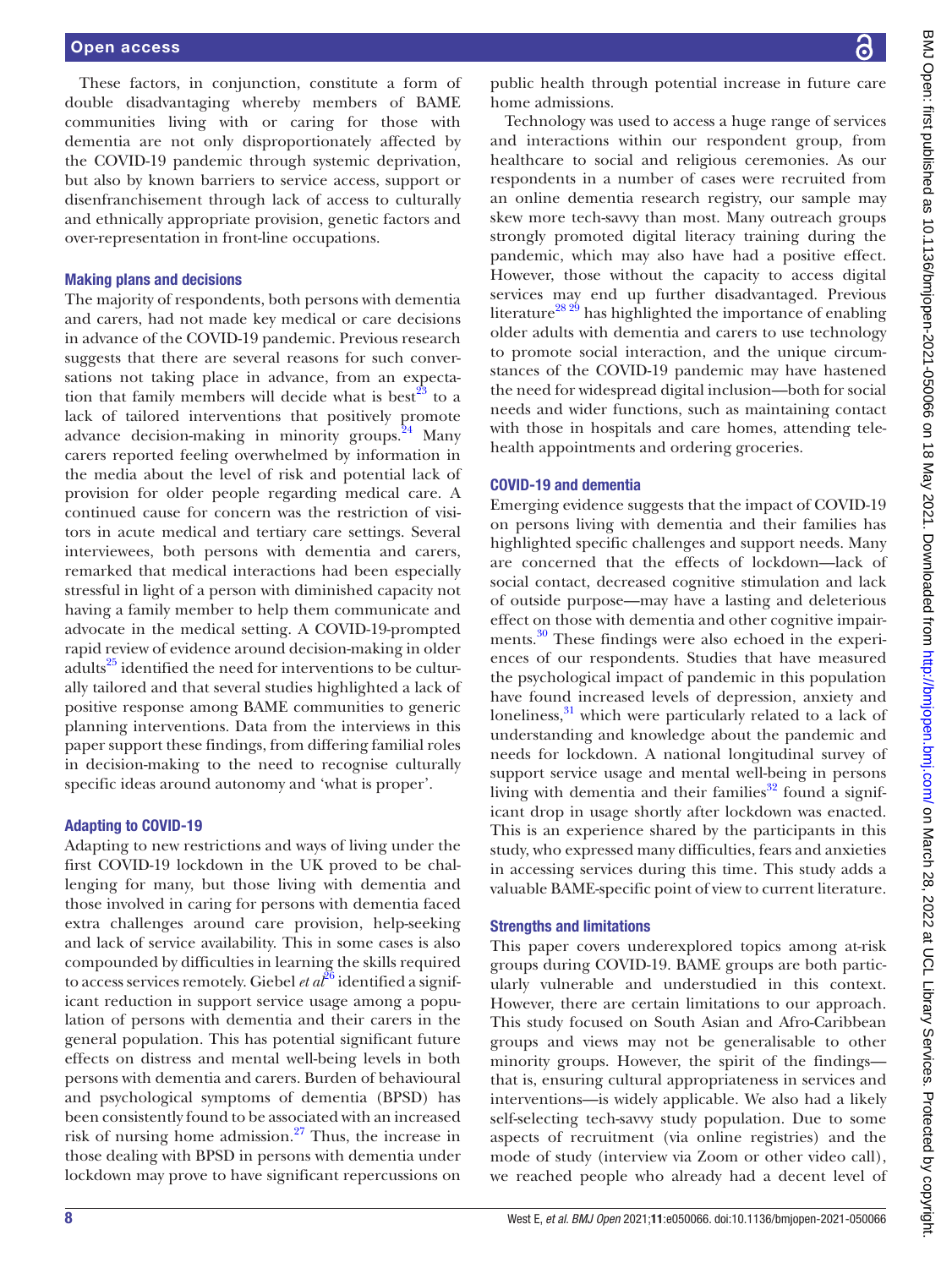access to technology, and/or could be facilitated in this by an informal carer. This is not widely applicable to all older adults.

In qualitative research, the role and position of the researcher naturally have an impact on the research performed, in both conducting and analysing research. The researchers who performed the interviews were of differing professions and ethnic backgrounds, which may have affected the way that participants responded to them, especially in cases where participants were of the same background as the interviewer, and so assumed knowledge or understanding of the cultural situation. A strength of our approach is the diversity of the research team. That similar findings came out of interviews conducted by each researcher shows that the questions used and the approach taken elicited these responses, rather than identification with the interviewer. Similarly, a diverse research team checked and ratified the analysis to minimise bias or oversight based on background or personal experience.

# **CONCLUSIONS**

BAME communities, including persons with dementia and their carers, in the UK have been heavily impacted by the COVID-19 pandemic. These impacts have been multifaceted, beginning with susceptibility to the virus and encompassing aspects of life as diverse and service access, social relationships and access to culturally specific resources. Underpinning many of these experiences has been a paucity of support. There are potentially longreaching effects of these experiences that will be uncovered as the pandemic continues and beyond, including increased support needs of patients and carers, looking at promoting equity of service access and provision and exploring the role of technology in health and social care in the future. This paucity of support should be addressed to prevent potential widening inequalities and negative impacts on health and well-being.

Twitter Nuriye Kupeli [@drnkupeli](https://twitter.com/drnkupeli) and Elizabeth L Sampson [@drlizsampson](https://twitter.com/drlizsampson)

Acknowledgements Thanks to our patient and public involvement panel for providing valuable input into study design and strategy.

Contributors PN performed the majority of interviews and developed the coding framework. EW performed extra interviews, contributed to the coding framework, performed analysis and drafted the manuscript. YB-M refined the coding framework and contributed to the manuscript. KRW, NK and ELS contributed to the manuscript. ND contributed to the manuscript and provided adjudication on analysis.

Funding This study/project is funded by the National Institute for Health Research (NIHR) School for Primary Care Research (project reference 489). The views expressed are those of the author(s) and not necessarily those of the NIHR or the Department of Health and Social Care. This work was supported by the Economic and Social Research Council [grant number: ES/V003720/1]. PN is funded through her NIHR In-Practice Fellowship (award number 300286) NK is supported by Alzheimer's Society Junior Fellowship grant funding (Grant Award number: 399 AS-JF-17b-016). ND is supported by Alzheimer's Society Junior Fellowship grant funding (Grant Award number: 399 AS-JF-16b-012). ELS are supported by Marie Curie core grant (number MCCC-FCO-16-U).

Competing interests None declared.

Patient consent for publication Not required.

Ethics approval The study was approved by UCL Research Ethics Committee (17623/002).

Provenance and peer review Not commissioned; externally peer reviewed.

Data availability statement Data are available upon reasonable request. Data can be provided in other forms if required. Please contact lead author for access.

Supplemental material This content has been supplied by the author(s). It has not been vetted by BMJ Publishing Group Limited (BMJ) and may not have been peer-reviewed. Any opinions or recommendations discussed are solely those of the author(s) and are not endorsed by BMJ. BMJ disclaims all liability and responsibility arising from any reliance placed on the content. Where the content includes any translated material, BMJ does not warrant the accuracy and reliability of the translations (including but not limited to local regulations, clinical guidelines, terminology, drug names and drug dosages), and is not responsible for any error and/or omissions arising from translation and adaptation or otherwise.

Open access This is an open access article distributed in accordance with the Creative Commons Attribution 4.0 Unported (CC BY 4.0) license, which permits others to copy, redistribute, remix, transform and build upon this work for any purpose, provided the original work is properly cited, a link to the licence is given, and indication of whether changes were made. See: [https://creativecommons.org/](https://creativecommons.org/licenses/by/4.0/) [licenses/by/4.0/](https://creativecommons.org/licenses/by/4.0/).

#### ORCID iDs

Emily West<http://orcid.org/0000-0003-3945-060X> Elizabeth L Sampson<http://orcid.org/0000-0001-8929-7362> Nathan Davies <http://orcid.org/0000-0001-7757-5353>

# **REFERENCES**

- <span id="page-8-0"></span>1 Alzheimer, Society. Dementia UK Second Edition *- Overview* 2007.
- <span id="page-8-1"></span>2 National Audit Office (Google Books). Improving dementia services in England: an interim report - Great Britain.
- <span id="page-8-2"></span>3 Cooper C, Tandy AR, Balamurali TBS, *et al*. A systematic review and meta-analysis of ethnic differences in use of dementia treatment, care, and research. *[Am J Geriatr Psychiatry](http://dx.doi.org/10.1097/JGP.0b013e3181bf9caf)* 2010;18:193–203.
- Daker-White G, Beattie AM, Gilliard J, et al. Minority ethnic groups in dementia care: a review of service needs, service provision and models of good practice. *[Aging Ment Health](http://dx.doi.org/10.1080/13607860220126835)* 2002;6:101–8.
- <span id="page-8-13"></span>5 Kenning C, Daker-White G, Blakemore A, *et al*. Barriers and facilitators in accessing dementia care by ethnic minority groups: a meta-synthesis of qualitative studies. *[BMC Psychiatry](http://dx.doi.org/10.1186/s12888-017-1474-0)* 2017;17:1–13.
- 6 Mukadam N, Cooper C, Livingston G. A systematic review of ethnicity and pathways to care in dementia. *[Int J Geriatr Psychiatry](http://dx.doi.org/10.1002/gps.2484)* 2011;26:12–20.
- <span id="page-8-3"></span>7 Pham TM, Petersen I, Walters K, *et al*. Trends in dementia diagnosis rates in UK ethnic groups: analysis of UK primary care data. *[Clin](http://dx.doi.org/10.2147/CLEP.S152647)  [Epidemiol](http://dx.doi.org/10.2147/CLEP.S152647)* 2018;10:949–60.
- 8 Adelman S, Blanchard M, Livingston G. A systematic review of the prevalence and covariates of dementia or relative cognitive impairment in the older African-Caribbean population in Britain. *[Int J](http://dx.doi.org/10.1002/gps.2186)  [Geriatr Psychiatry](http://dx.doi.org/10.1002/gps.2186)* 2009;24:657–65.
- <span id="page-8-4"></span>9 Giebel CM, Zubair M, Jolley D, *et al*. South Asian older adults with memory impairment: improving assessment and access to dementia care. *[Int J Geriatr Psychiatry](http://dx.doi.org/10.1002/gps.4242)* 2015;30:345–56.
- <span id="page-8-5"></span>10 Homecare and dementia dementia and Homecare: driving quality and innovation 2015.
- <span id="page-8-6"></span>11 Lewis F, Karlsberg Schaffer S, Sussex J. *The trajectory of dementia in the UK-making a difference*, 2014.
- <span id="page-8-7"></span>12 Suárez-González A, Livingston G, Low LF. Impact and mortality of COVID-19 on people living with dementia: cross-country report. *Inst Aging Publ* 2020.
- <span id="page-8-8"></span>13 Razaq A, Harrison D, Barr B. BAME Covid-19 deaths - what do we know?: rapid data & evidence review 2020.
- <span id="page-8-9"></span>14 Disparities in the risk and outcomes of COVID-19 2020.
- <span id="page-8-10"></span>15 Bell S, Clarke R, Mounier-Jack S, *et al*. Parents' and guardians' views on the acceptability of a future COVID-19 vaccine: a multi-methods study in England. *[Vaccine](http://dx.doi.org/10.1016/j.vaccine.2020.10.027)* 2020;38:7789–98.
- 16 Paul E, Steptoe A, Fancourt D. Attitudes towards vaccines and intention to vaccinate against COVID-19: implications for public health communications. *Lancet Reg Heal - Eur* 2020.
- <span id="page-8-11"></span>17 Lincoln YS, Guba EG. The constructivist credo - Google Books.
- <span id="page-8-12"></span>18 Rose T, Mason K, Pennington A. Inequalities in COVID19 mortality related to ethnicity and socioeconomic deprivation. *medRxiv Prepr Serv Heal Sci* 2020:20079491.
- <span id="page-8-14"></span>19 Miller VJ, Killian MO, Fields N. Caregiver identity theory and predictors of burden and depression: findings from the reach II study. *[Aging Ment Health](http://dx.doi.org/10.1080/13607863.2018.1533522)* 2020;24:212–20.